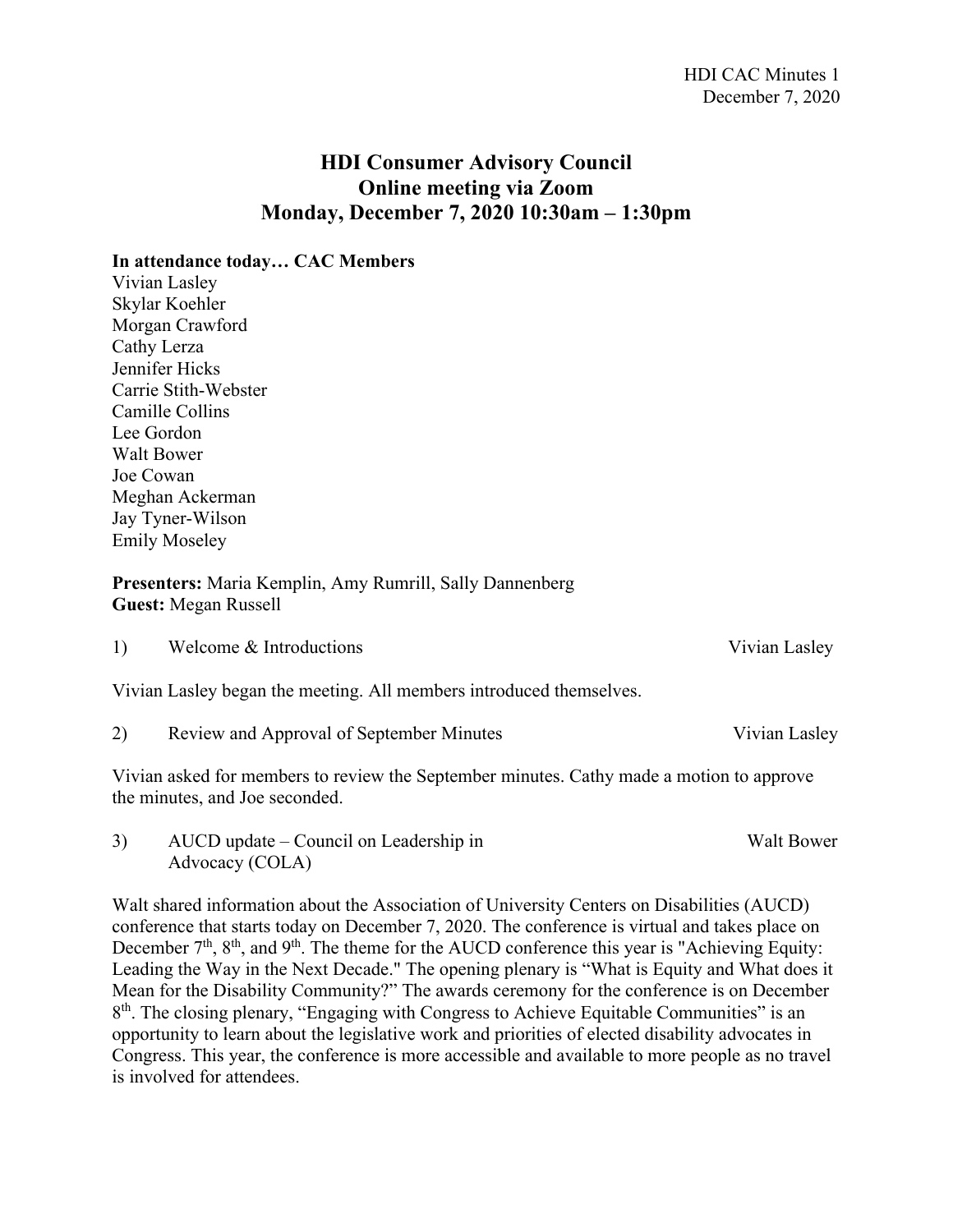## 4) Transportation Initiative Transportation Initiative Maria Kemplin -Input and feedback from CAC members

Maria Kemplin provided a Transportation Initiative update and an overview of the Transportation Initiative website. The website address for the Transportation Initiative is <https://transportation.hdiuky.org/> The website is organized by topic and each topic has a video and audio file, as well as the option to download a handout. Each topic has an outline with stepby-step instructions that people can follow to assist them in receiving services. The goal of the website is to include all the information needed so clients can receive services.

Maria highlighted four services: Non-Emergency Medical Transportation (NEMT), Private Auto Providers, Blind Work Expense, and Hart Supported Living Program. If someone is eligible for Medicaid, then they qualify for NEMT. The requirements are a Medicaid card, the trip must be to a Medicaid appointment, and they do not have their own transportation.

As a response to COVID-19, it is possible to hire a Private Auto Provider. This provider is usually known to the individual on Medicaid, but it cannot be someone who resides in the same house. Camille asked if people are taking advantage of this option. Maria responded by saying that many people do not know about this option. Maria offered to walk someone through the steps. Meghan asked if this applies to minors. Maria said there is no age limit for transportation and that folks in First Steps are eligible. Lee asked if the private driver needs to fill out forms. Maria said that the brokers do the documentation.

Blind Work Expense is a program of the Social Security Administration. The program allows a person to deduct expenses so they can get SSI while working. One could add more deductions, such as attendant care, prescriptions, childcare expenses, medical equipment, medical services or testing, equipment needed for a job, phone or cell phone service, internet, guide dogs (including food, treats, veterinary care, etc.). There are people available to help with the paperwork – Maria is also available to help.

The Hart Supported Living Program provides funds for people to live in communities. This program provides funds for a taxi driver, uber, or Lyft. Someone could apply for funds for vehicle modifications; however, it will not provide funds to purchase a vehicle. Every application is rated on a points system – the applications with the most points get funded. There are two types of eligibility: one-time or on-going. Maria provided handouts that were emailed to the CAC members.

5) RETAIN Kentucky project Amy Rumrill -Input and feedback from CAC members

Amy Rumrill provided a RETAIN Kentucky project update. The RETAIN (Retaining Employment and Talent After Injury/Illness Network) project provides case management to help people return to the workforce and help them stay off SSDI. The project focuses on non-workrelated injuries, and it does not deal with workman's compensation. Lee asked how RETAIN helps people in the workforce and if they are connected to the Office of Vocational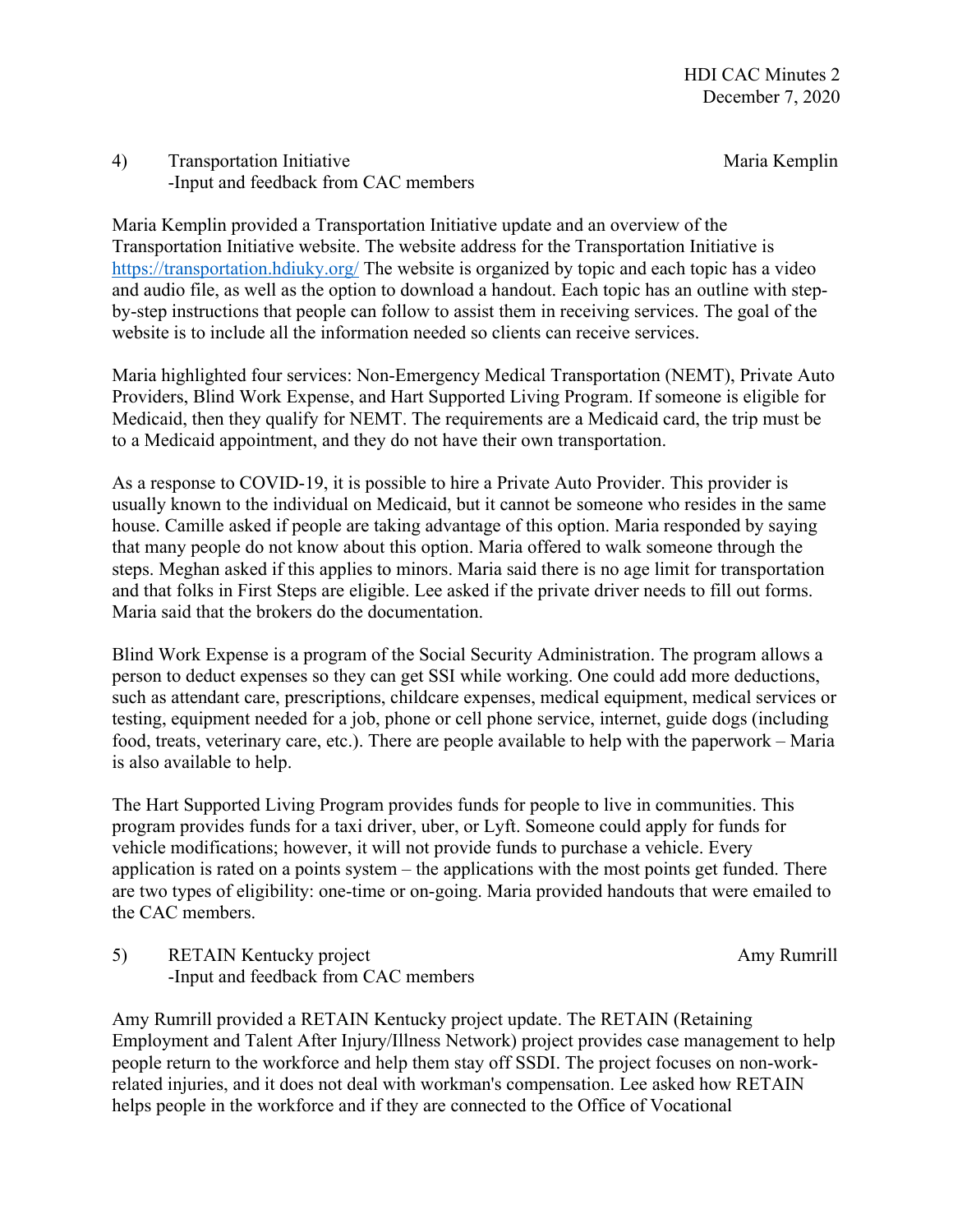Rehabilitation (OVR). Amy said they make referrals to OVR and OVR sends referrals to RETAIN.

There is a five-question survey to determine eligibility. If a person is deemed eligible, they are assigned a Return-to-Work Coordinator as their case manager. They provide accommodation assessments utilizing the social determinants of health, helping people to pay their bills and link them to resources. The Return-to-Work Specialists follow the same hierarchy as workman's compensation. They try to get people back into the same job with the same employer. Lee asked if the Return-to-Work Specialists try to match compensation. Amy said they try to match the salary, but they will refer to OVR for training if that is not possible. Since June 2019, they have served 145 participants.

6) Conversation on Recruiting Additional All CAC Members with Disabilities

The CAC had a lively and engaging discussion involving recruitment additional CAC members with disabilities. One member suggested recruiting additional members through word of mouth. Vivian stated that she shares CAC information with her employees and thinks about children she has worked with in the past. She also called a parent who may be interested in joining the CAC.

Joe mentioned that he shares the information from the CAC with his church members. Morgan suggested using Facebook to recruit additional members. Jay is involved with Parks and Recreation, McLeod's Coffee House, and Southland Christian Church and can recruit additional members through interaction with these community organizations. Cathy suggested sending information to providers about the CAC.

Meghan suggested reaching out to the Children's Alliance, Independent Living Programs, Tristate Trauma Network, Redwood, and the Kidz Club. Meghan also suggested reaching out to universities around Kentucky to reach young adults with disabilities. Skylar suggested utilizing a 15-minute podcast at LM Communications with this podcast serving as a platform to discuss disability issues. Jen Hicks offered to send the application out to her listserv. Emily suggested reaching out to the KATS Network and Independence Place.

7) Sign Language for Early Childhood Educators, Sally Dannenberg Children's Librarians, and Families of Young Children -Input and feedback from CAC members

Sally Dannenberg provided an update on the Sign Language for Early Childhood Educators, Children's Librarians, and Families of Young Children project. Sally shared a chart that shows the importance of early language development. They created courses to teach sign language to early childhood educators to communicate with small children and build language capacity. They also have handouts and provide resources for families. Children pick up signs very quickly and this project decreases frustration for kids who may have issues communicating.